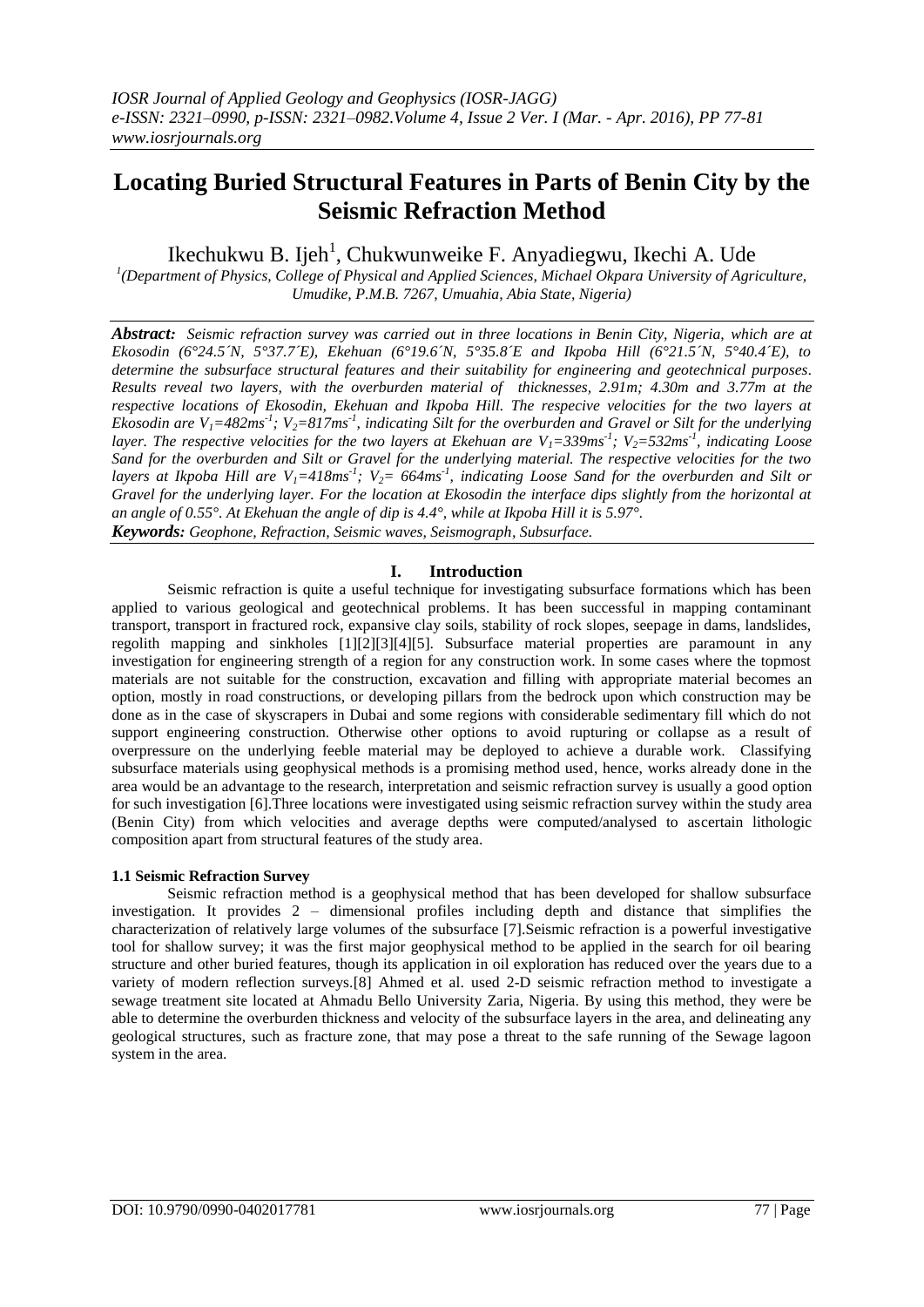

Figure 1: Geology Map of Niger Delta showing the Geology of Benin City

### **1.2 Location and Geology of Study Area**

This research was carried out in three different locations in Benin City, namely: Ekosodin (near the ugbowo campus of the University of Benin), Ekehuan campus of the university and off Ikpoba Hill. For the Ekosodin location, the latitude is  $6^{\circ}24.5^{\circ}$  N and the longitude is  $5^{\circ}37.7^{\circ}$  E. For Ekehuan location, the latitude is  $6°24.5'$ N and the longitude is  $5°35.8'$  E. For the Ikpoba hill location the latitude is  $6°21.5'$  N and its longitude is 5˚40.4´ E. Figure 1 shows the geology map of Niger Delta and a projection of Benin City, the study area, indicating the survey locations.

Benin City is located in Niger Delta which is framed on the northwest by a subsurface continuation of the West African Shield, the Benin Flank. Well sections through the Niger Delta generally display three vertical lithostratigraphic subdivisions: an upper delta top facies; a middle delta front lithofacies; and a lower pro-delta lithofacies [9]. These lithostratigraphic units from the topmost are the Benin Formation, which were deposited between Oligocene and Recent, Agbada Formation of Eocene and Recent depositional era and Akata Formation deposited between Paleocene and Recent [10]. The Akata Formation is composed mainly of marine shales, with sandy and silty beds which are thought to have been laid down as turbidites and continental slope channel fills. It is estimated that the formation is up to 7,000 metres thick. The Agbada Formation consists mostly of shoreface and channel sands with minor shales in the upper part, and alternation of sands and shales in equal proportion in the lower part. The thickness of the formation is over 3,700 metres. The Benin Formation is about 280 metres thick, but may be up to 2,100 metres in the region of maximum subsidence [15](Whiteman, 1982), and consists of continental sands and gravels.

### **II. Methodology**

Materials used for the survey include FS-3 portable Fascimile Seismograph, hammer, geophone, metal plate, extension cable and a tape. The geophone was fixed in the ground in a vertical position on the side of the transverse line and connected at right angles to the FS-3 console. The hammer was blow on the metal plate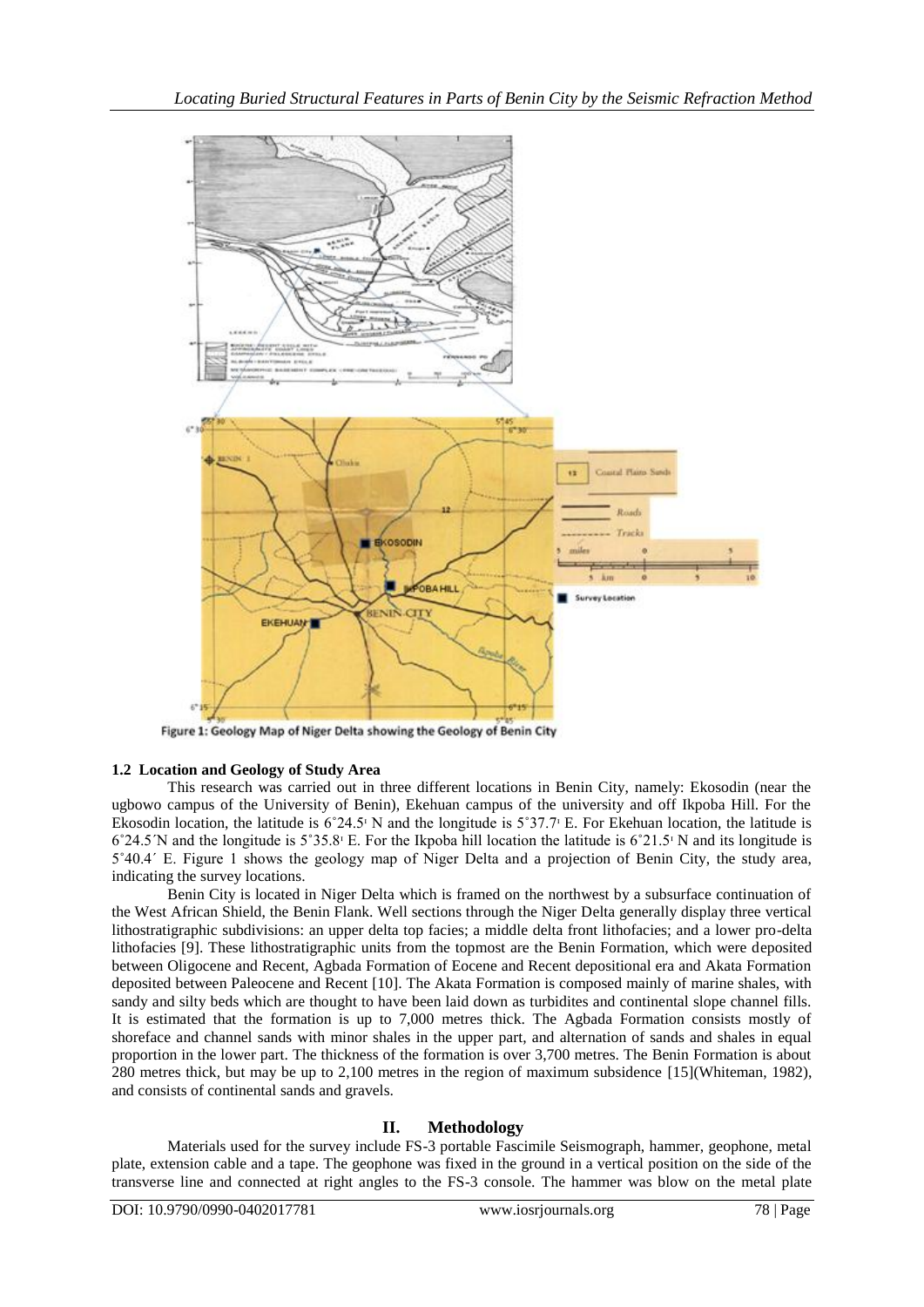through which sound signal passed through the earth. Through the geophone, the arrival times were recorded by the FS-3 seismograph which was plotted and analyzed. From the graph, the depth and thickness of each subsurface layer were obtained by taking the average velocities of the forward and reverse curves ( $V_1$  and  $V_2$ ) respectively) and the intercept time  $(t_0)$ . If these values are substituted into the equation below, the value of the thickness Z can be calculated

$$
Z = \frac{t_0(V_1V_2)}{2(V_2^2 - V_1^2)^{1/2}}
$$
 (1)

Where  $t_0$  is intercept time in millisecond (ms),  $V_1$  and  $V_2$  are velocities of layer 1 and 2 respectively in metres per second (m/s).

Dipping angle, ϴ for the layers were calculated thus

$$
\theta = \frac{1}{2} \left( \sin^{-1} \frac{v}{v_d} - \sin^{-1} \frac{v}{v_u} \right) \tag{2}
$$

 $V_d$  is the velocity of layer 2 for reverse shooting and  $V_u$  is the velocity of layer 2 for forward shooting. V is the average of the velocities for layer 1 in both forward and reverse shooting.

#### **III. Results And Discussion**

The seismic refraction survey results revealed two layers for the three locations, with the first layers all dipping slightly and have average thickness of about 2.9m, 4.3m and 3.8m respectively for Ekosodin, Ekehuan and Ikpoba sites. Calculated velocities for the first and second layer at Ekosodin are 482m/s and 817m/s respectively, at Ekehuan, the first layer recorded 339m/s and the second layer 532m/s and at Ikpoba Hill velocity of the first layer is about 418m/s while the second layer is about 664m/s. These varying velocities which are not very far from one another at respective layers for the three locations suggests a lithology of unconsolidated materials within an average thickness of about 3.6m in the entire area studied and more consolidated material evidently in the velocity difference starting from an average depth of 3.6m. Figure 2 shows the forward and reverse shooting at Ekosodin; Figure 3 shows the forward and reverse shooting at Ekehuan, while figure shows the forward and reverse shooting at Ikpoba Hill.

The subsurface geologic features as suggested by the calculated velocities suggest the first layers for the three locations to be loose sand while the second layers as clay or gravel.The refraction survey also revealed that at Ekosodin, the interface dips slightly from the horizontal at an angle of 0.55°. At Ekehuan the dipping is 4.40 $^{\circ}$ , while at Ikpoba Hill the dipping is  $5.97^{\circ}$ .



Figure 2: Forward and Reverse Shooting at Ekosodin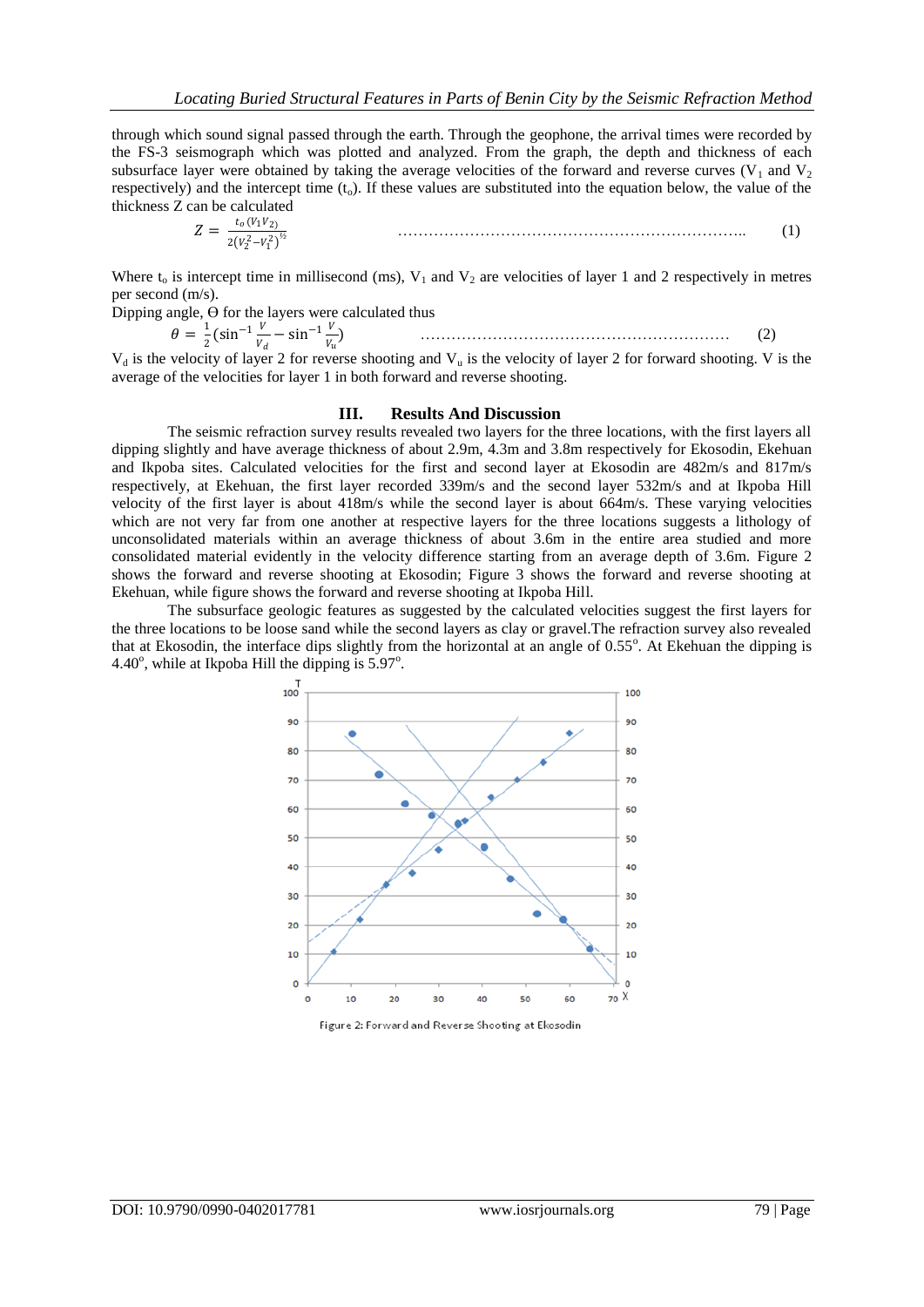

Figure 3 : Forward and Reverse Shooting at Ekehuan